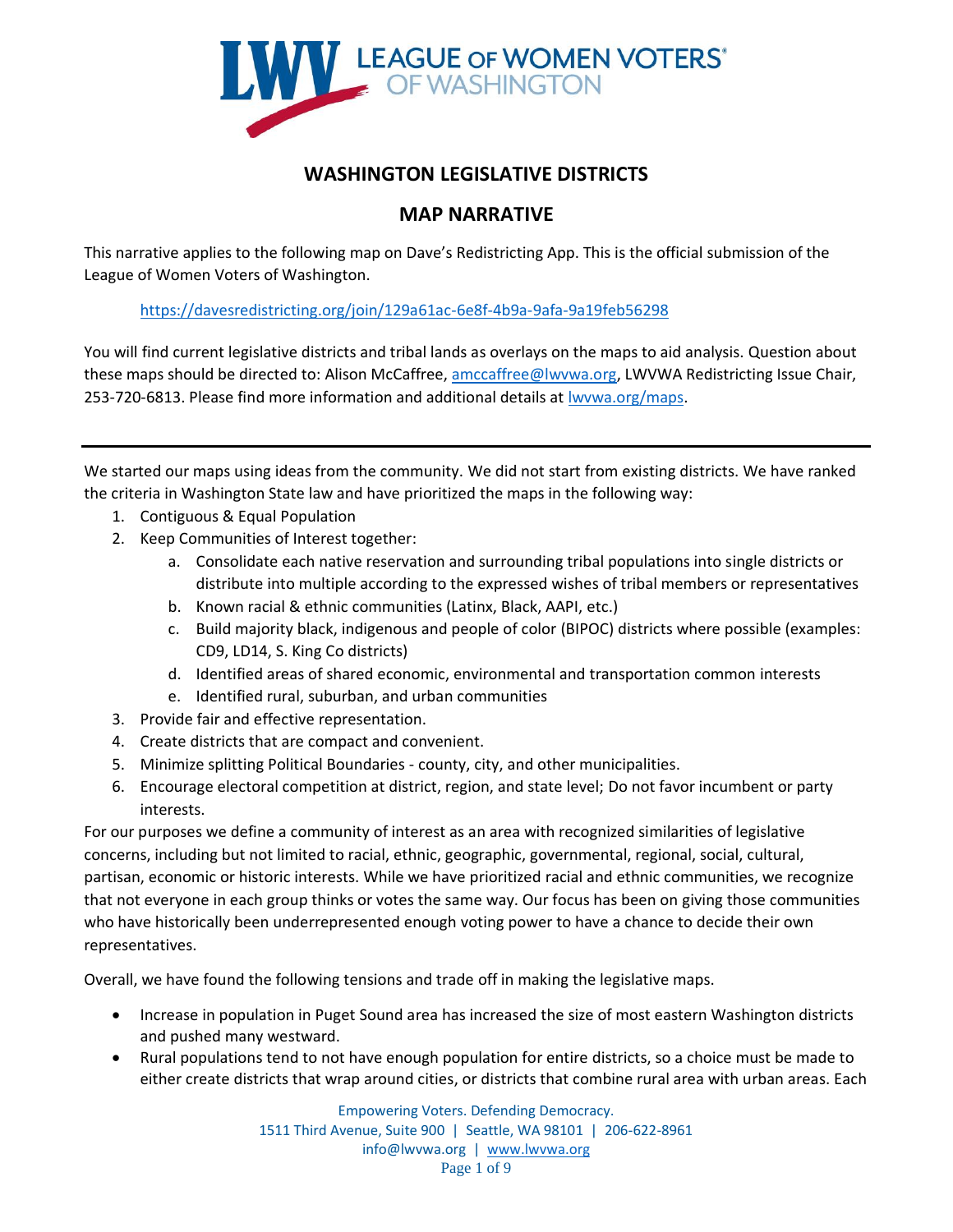

approach has pluses and minus. We have created wrap-around districts where the communities were supportive and rearranged where we heard there was discontent.

- Several areas voiced a desire for smaller physical districts to make running for office easier, increasing the ability for representatives to visit all areas of their district and hopefully have a more coherent community. While we honored this wish in several places, it was not possible to accommodate particularly in eastern Washington districts, given population density.
- The shape of the state and location of bodies of water (Puget Sound, rivers) made certain district boundaries an obvious choice. Ex: LD 23 in the Kitsap peninsula.
- Districts in the center of the state are more irregularly shaped to incorporate the necessary population. We made the decision to split Wenatchee from E. Wenatchee, split Moses Lake, and in some cases to split counties to keep districts compact. This is an area of tension where not all voice could be accommodated.
- We worked to avoid/remove strange bumps or crooked lines except where they were defined by city or county borders, or a by a geographic feature was highly desired among respondents to LWVWA. This avoids the appearance of favoring incumbents.
- Some districts as drawn will necessitate a change in representation, as incumbents will no longer be in their current district. We acknowledge this as a reality of the redistricting process. The suggested maps are in no way a statement of quality of service or responsiveness on the part of the representatives affected.
- There are 5 majority BIPOC districts and 11 more that have over 30% nonwhite population in the districts. This meets our goal of giving more voting power to historically underrepresented groups. LD14 is 47% Hispanic voting age population and may very well be a majority Latinx district by the end of the decade.
- According to analysis within Dave's Redistricting App, we have created 13 districts that are swing (45– 55% competitive range) meeting our goal of increasing the number of competitive districts. We understand that this measure does not reflect the exact nature of the districts due to the election results used.

Below are the regions of the state and bullets describing what feedback we were able to incorporate and that which we were not able to address. We hope this gives insight into the tradeoffs made in each area.

# **Olympic Peninsula**

# Desired qualities accomplished

A straightforward area, the Olympic peninsula residents understand they will be in LD24 and CD6. However, decisions about the borders can change the characteristics of the districts.

- Reuniting Hoquiam and Aberdeen in LD24 that have many common interests and common city-wide functions (fire, police)
- Including Westport and other areas just south of Grays Harbor waterway as a community of interest.
- Clark Co residents expressed unhappiness with the size of LD20. We have changed to a horizontal solution (ie LD19 North and LD20 South). The map creates LD19 to include Pacific, South Grays Harbor and Lewis Co, and part of Thurston Co.
- In LD20 Kelso residence did not want to be split. We have put the I-5 corridor towns together except where 1500 residence need to move to LD19.

Empowering Voters. Defending Democracy. 1511 Third Avenue, Suite 900 | Seattle, WA 98101 | 206-622-8961 info@lwvwa.org | [www.lwvwa.org](http://www.lwvwa.org/) Page 2 of 9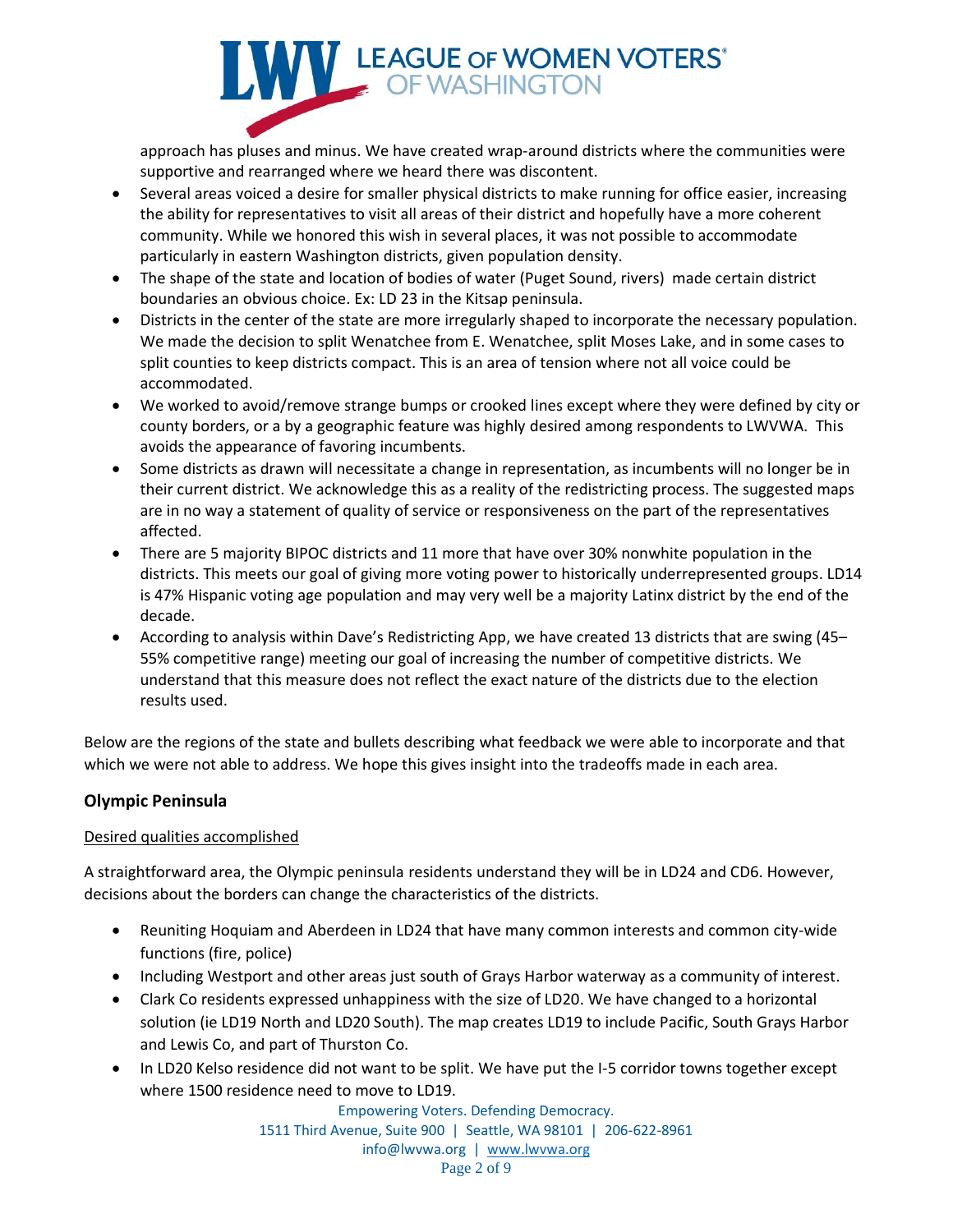

- Chehalis tribe is split between LD35 and LD19 as desired.
- Rochester is united in the LD35.

- Some feedback suggested that Lewis County doesn't want to be with the coastal areas.
- Could not get all SW WA in 4 Districts population just misses necessary numbers even with Underwood neighborhood in Skamania in LD14.

# **Kitsap and Mason Counties**

This area has medium size urban areas which necessitates combination with rural areas. Waterways make natural borders but also limit the options. We kept historical land masses together, and honored wishes of people on the outskirts of cities regarding which LD was more desirable.

## Desired qualities accomplished

- Uniting Bremerton in LD26. Lots of input to keep Bremerton together especially with communities of color. The only elegant solution was to put it in the LD26.
- Communities just north of Bremerton proper (Tracyton)– preferred being with LD23, so city border was used.
- Some higher income areas also expressed interest in staying in LD23. NE Bremerton has very few people and is in LD23.
- LD23 remains Kitsap peninsula some solutions considered going over Hood Canal bridge toward Port Ludlow.
- Most of Sunnyslope and Fernwood kept in LD26.

## Not accomplished/undesired results

- LD35 remains large, has a variety of types of communities and spans three counties.
- Evergreen college in LD35 not LD22.
- AAPI community outside E Olympia would rather be with LD22.
- Anderson Island and Fox Island moved from LD28; some expressed interest in keeping it in LD28.

## **Northwest**

A vast and growing part of our state, the Northwest islands have distinct needs, as do the cities and rural areas to the east. We created Salish sea-oriented districts and honored requests to unite cities into one LD. Requests for competitive districts were not always achievable.

## Desired qualities accomplished

- Reduced size of LD39 will allow more people to run for office and allow electeds to travel to all parts.
- Unites the Skagit Valley into LD39.

Empowering Voters. Defending Democracy. 1511 Third Avenue, Suite 900 | Seattle, WA 98101 | 206-622-8961 info@lwvwa.org | [www.lwvwa.org](http://www.lwvwa.org/) Page 3 of 9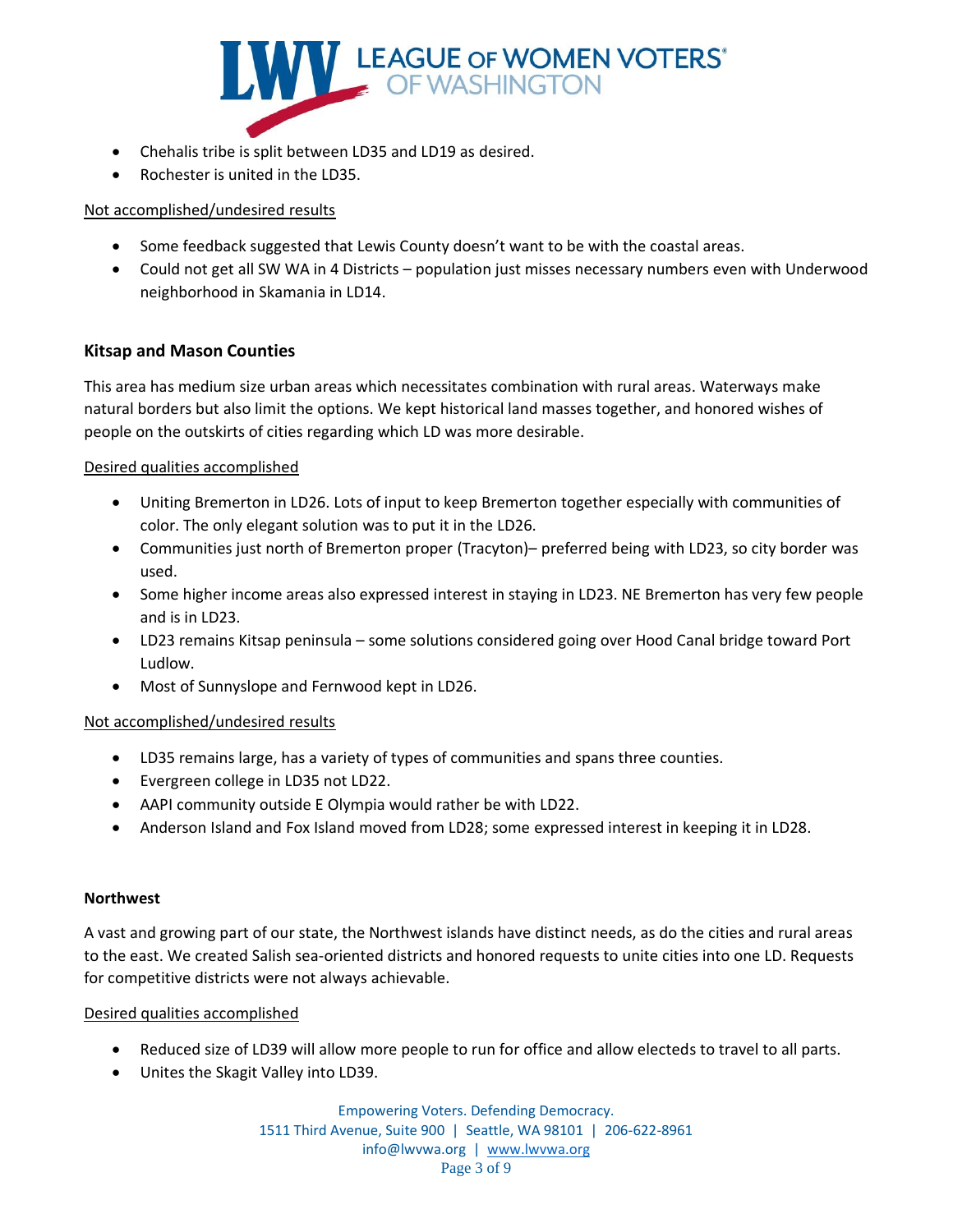

- Unites Mt Vernon in one LD LD 39.
- Unites growing suburbs of Arlington to the east with the City of Arlington.
- LD 42 remain competitive and its lines with LD40 through Bellingham are drawn along neighborhood lines.
- LD 40 remains a "Salish Sea" district trading Mt Vernon for population along the Skagit Co and Snohomish CO coast.
- Unites Fidalgo Island, and Anacortes remains in LD40.
- LD10 keeps Whidbey Island together, and trades parts of Skagit Co with Mukilteo.
- Marysville split in two LDs rather than three LDs.
- Tulalip Tribe with north half of Marysville.
- Edmonds united in LD21.
- Splitting of Snohomish / King Co line is minimized.
- Makes LD1 more compact. Bothell is kept whole.
- LD32 unites Shoreline, combines with Lake Forest Park and Kenmore, unites Mount Lake Terrace.

- Competitiveness desires of residents not necessarily accomplished.
- Some longtime Whidbey Islanders expressed discomfort with the power of the military base population to decide outcomes of the districts.
- Tulalip not kept in LD38.
- LD44 become more rural with the addition of East Snohomish and NE King Co along Hwy2. Mill Creek is lost to LD1.
- LD1 Woodinville split at Hwy 522.

# **North Seattle/N King Co**

The fastest growing part of the state, residents identify strongly with their local neighborhoods. We honored the city and county line desires as much as possible.

## Desired qualities accomplished

- LD46 becomes an ALL-Seattle district with northern line at city border. Unites more of the Green lake neighborhood. 46/43/36 shift counterclockwise.
- LD43 keeps the University of Washington and housing to the west.
- Central District remains united in LD37 which is a majority BIPOC district.
- Belltown neighborhood united in LD36.
- Compactness improves for LD43 and LD46.

# Not accomplished/undesired results

- Does not unite neighborhoods around Green Lake.
- Unclear northern border of LD36.

# **Bellevue/ East King Co**

Empowering Voters. Defending Democracy. 1511 Third Avenue, Suite 900 | Seattle, WA 98101 | 206-622-8961 info@lwvwa.org | [www.lwvwa.org](http://www.lwvwa.org/) Page 4 of 9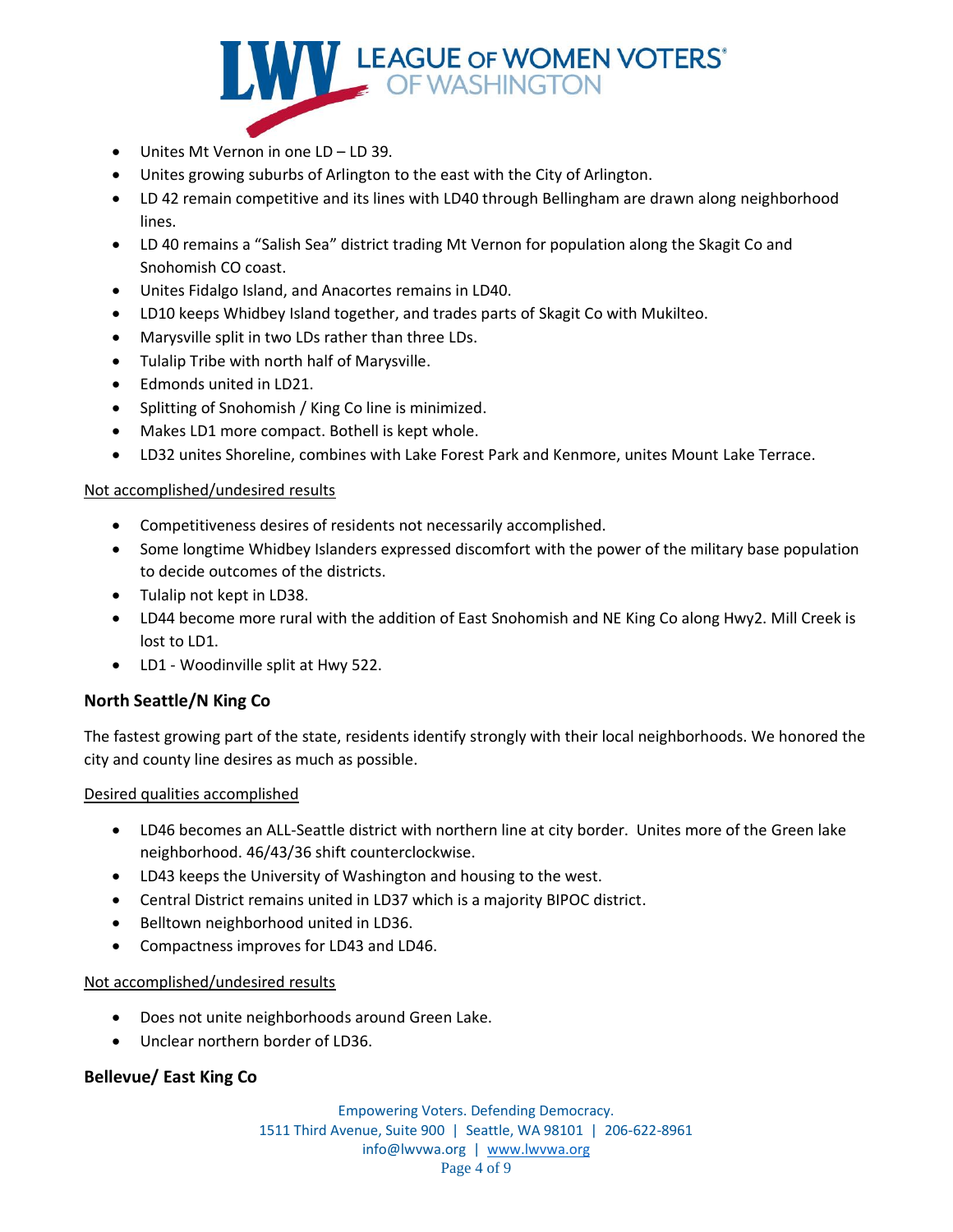

Mixing tech and farmland, we changed the characteristics of some of these districts by honoring desires to keep cities together and making them more compact, and switching which districts included the less populated east.

## Desired qualities accomplished

- Districts unite more cities (Kirkland, Redmond, Sammamish). Bellevue split in only two LDs.
- Districts are more compact except where city lines dictate (especially LD41).
- Sammamish united in LD5 which is a much more compact district.

#### Not accomplished/undesired results

• LD 48 desired to be a urban district – instead it picks up the rural areas in E King Co.

# **South Seattle / South King Co**

The most discussed area of the state, S. Seattle and S. King Co are home to the highest population of people of color. We prioritized the desire of people from the community to potentially maximize the voting power of these communities and creating 4 majority BIPOC districts.

#### Desired qualities accomplished

- LD37, 11, 33, 30 are majority BIPOC districts, which is strongly favored by LWVWA and the Redistricting Justice Washington coalition.
- Districts are more compact.
- Renton is split between 3 LDs, not 5 LDs.
- White Center with its Hispanic population is in LD11 a major desire despite the lack of compactness.
- LD33 moves east to encompass population growing outside of Kent proper.
- LD30 picks up more of Auburn and becomes a majority BIPOC district.

## Not accomplished/undesired results

- Didn't put Renton in two LDs being at the intersection of the east and west side, this would make lots of other districts awkward.
- SeaTac split for compactness of LD11.
- Transportation throughout LD34 is long, with travel from Normandy Park to Vashon Island.
- Due to population increases, LD12 moves west and picks up rural populations in King Co. awkwardly.

## **Pierce County**

Pierce County legislative districts feel the tension of urban and rural differences as well the alliance with King Co. area and Thurston Co. areas. We honored a desire for maximizing people of color in at least one district in this region and keeping the needs of military families near Fort Lewis-McCord centered.

# Desired qualities accomplished

- LD29 designed to be a majority BIPOC district uniting communities and S. Tacoma.
- LD28 is drawn more compactly WA16 to its northern boundaries and eastern border stops at Spanaway-McKeena Hwy while centering a core population centered around Fort Lewis- McCord.

Empowering Voters. Defending Democracy. 1511 Third Avenue, Suite 900 | Seattle, WA 98101 | 206-622-8961 info@lwvwa.org | [www.lwvwa.org](http://www.lwvwa.org/) Page 5 of 9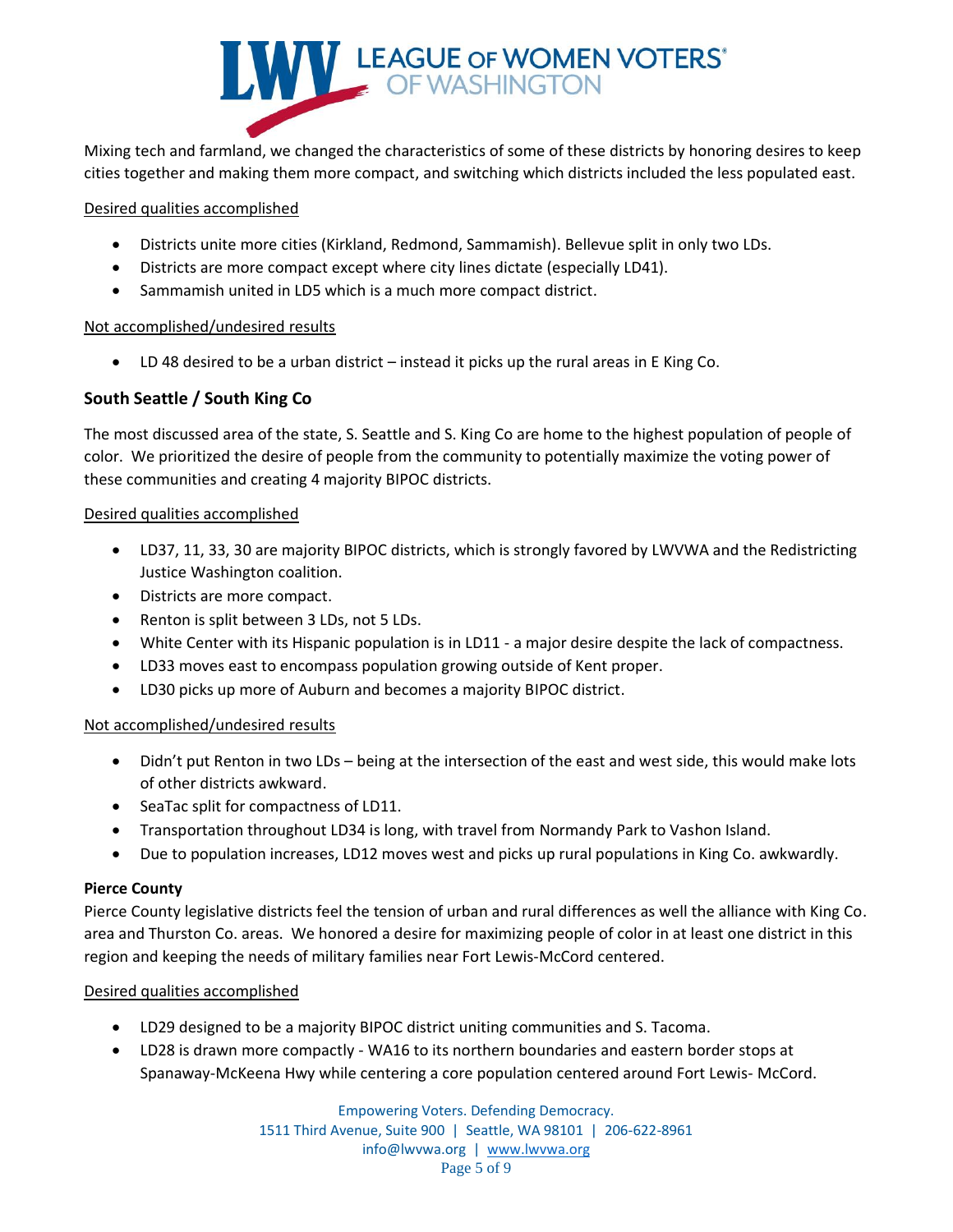

- LD28 unites the Nisqually reservation in the south and the conservation area nearby.
- LD27 unites the Puyallup tribe tribal center and port are together.
- LD25 is more compact and focuses on Puyallup and South Hill
- LD2 include Yelm and the communities to the southeast of Yelm.
- LD31 is made likely competitive.

• LD2 and LD31 are awkwardly shaped to pick up rural areas and suburban areas.

# **Thurston County**

Population growth in Olympia makes the central district of this region smaller and surrounding districts move closer to the cities. We kept districts as compact as possible while meeting population needs.

# Desired qualities accomplished

- LD22 keeps to Olympia City lines.
- Rochester united in LD35
- The two peninsulas north of the City of Olympia are in LD22.
- Minimized growth of SW WA district in Thurston Co. (Was LD20. We switched to LD19.)

# Not accomplished/undesired results

- LD19, LD2, LD22 and LD28 connect in an awkward way around Lacey.
- Bush area of Tumwater in LD35 not LD22

# **Southwest Washington**

SW Washington has a blend of being isolated in the corner of our state yet having ties to parts north through I-5 and east along the Columbia River. We prioritized the desires from residents that competitiveness and compactness were key while keeping growing communities of Ridgefield and Battle Ground together.

## Desired qualities accomplished

- Compactness of districts are greatly improved. No districts wrap around other districts.
- Skamania residents along river desire to be in LD18 connected with Clark Co. Except Underwood neighborhood who send their kids to White Salmon schools – they want to be in LD14.
- Camas and Washougal are growing industrial areas that are kept together.
- Regional competitiveness is a large consideration two swing districts (LD17 and LD18) and one likely each major party (LD49 and LD20).
- LD17 concentrates POC population to approximately 29%.
- Vancouver is split only into two LDs.
- LD20 contains greater portion of Clark Co for more connection to Vancouver news etc. Ridgefield and its growth area are together in LD20 as well.
- Cowlitz Co and Wahkiakum Co are kept together in LD20.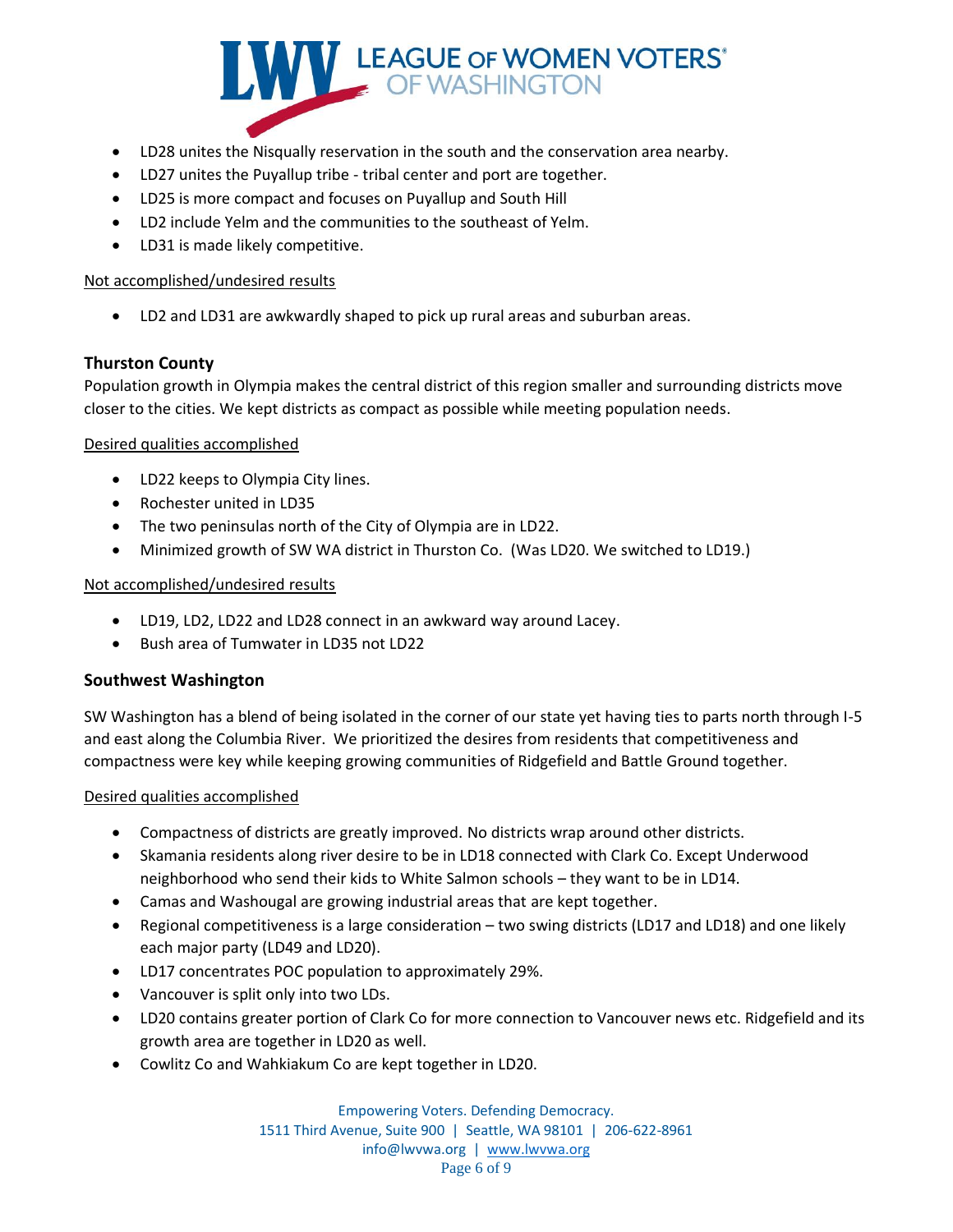

• LD19 needs population in Cowlitz Co, so 19 and 30 are awkwardly shaped districts.

# **North Central WA (Omak / Okanogan)**

Large counties and vast areas are united in the center of our state. While reducing the east to west expanse of districts, we none the less kept many of the same areas together as in current districts.

Desired qualities accomplished

- LD12 more compact and focused westward with Wenatchee and Ellensburg who desire the "west of the mountains" connection.
- Coulee City, Hartline and Almira kept together. They have a common School district.
- Colville tribe split between LD13 and LD7 as desired, while still growing LD7 by 7K.
- Moses Lake not split.

# Not accomplished/undesired results

- Wenatchee is split from E. Wenatchee and Chelan.
- LD9 reaches to Quincy, increasing the size of the district.
- Pullman not with other like towns or cities and in predominately rural districts.

# **South Central WA (Yakima/Kittitas Co.)**

Another unique part of Washington, South Central is home to the largest population of Latinx people as well as the Yakama Nation. We prioritized keeping the Yakama nation together with fishing villages and creating a majority BIPOC district in the LD14.

## Desired qualities accomplished

- Yakama Nation Reservation is united in LD14 and includes fishing villages in Klickitat Co.
- Cities of Union Gap, Tampico, White Swan, with the Yakama Nation (native and POC populations).
- Down valley cities of Wapato, Zillah, Grange and Toppenish united with Yakama Nation.
- LD14 is a majority BIPOC district.
- City of Yakima is wholly within LD15; does not exacerbate historical racial lines from west to east Yakima.
- Keeps Kittitas Co whole in LD12.
- Compact districts.
- Benton Co agricultural area united with other agricultural areas in Yakima Co.
- Yakima Co in 2LDs.
- Underwood neighborhood in LD14 with White Salmon.

Empowering Voters. Defending Democracy. 1511 Third Avenue, Suite 900 | Seattle, WA 98101 | 206-622-8961 info@lwvwa.org | [www.lwvwa.org](http://www.lwvwa.org/) Page 7 of 9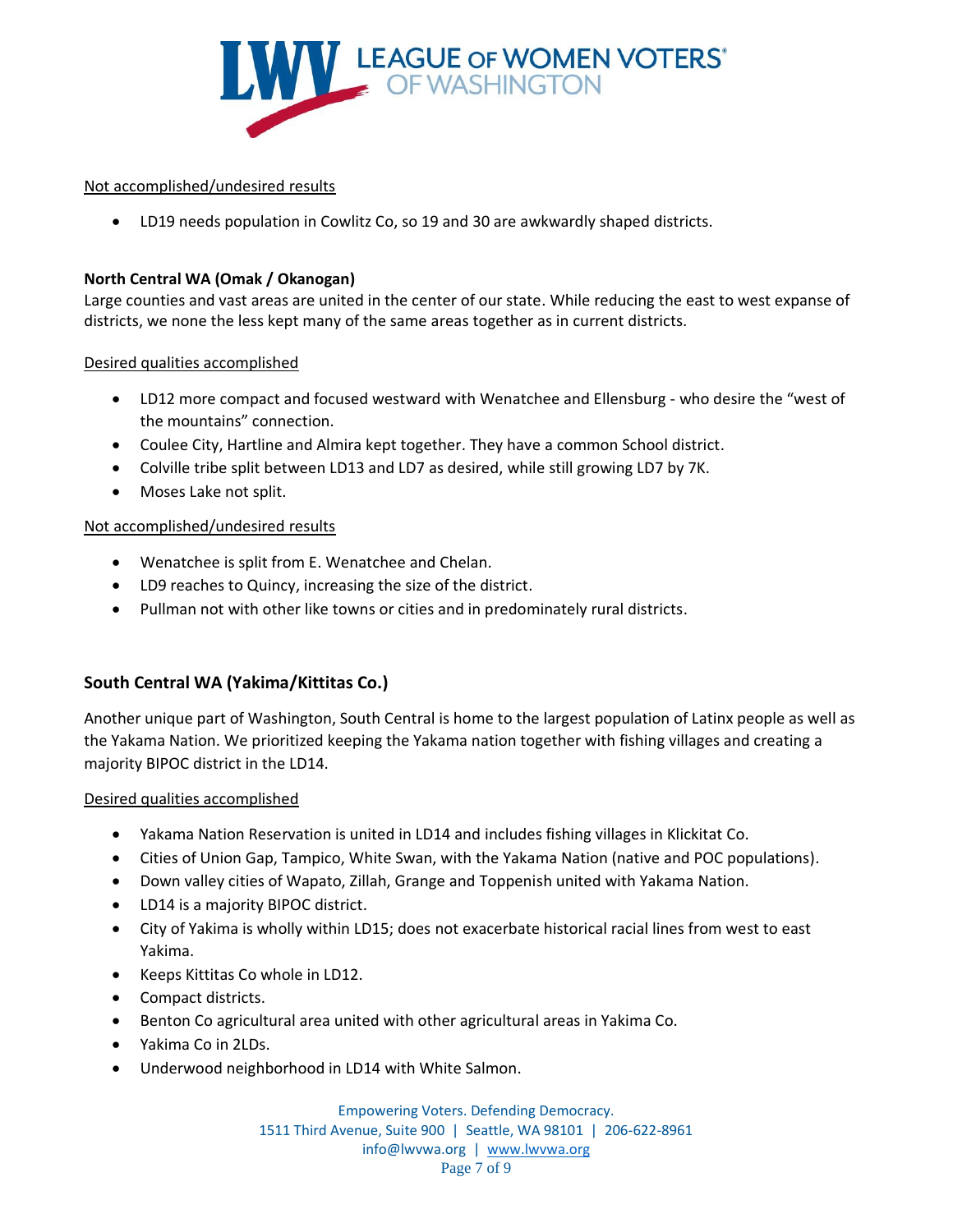

• Splits Grant Co to keep Kittitas Co whole. Awkward border around Mattawa

# **Tri-cities**

Three cities that think of themselves as cohesive group, Richland, Kennewick, and Pasco have close to 213,000 people. We prioritized ethnic and economic connections in the region.

## Desired qualities accomplished

- Columbia Co with Walla Walla Co because of their economic connections.
- Pasco nearly all within LD16 and unites with Walla Walla in consideration of economic connections of people who work in Walla Walla and live in Pasco. Pasco has enough population to influence LD16 elections.
- Latinx communities in Pasco united with east Kennewick Latinx populations.
- Richland in LD8 uniting many of the people who work at the Hanford facility.
- Urban Tri-cities mostly in two LDs, with rural population in other like LDs.

## Not accomplished/undesired results

- Benton Co has three LDs (not desired) and Benton City is separated from Richland and Kennewick.
- Kennewick is split.

## **Northeast WA**

Often overlooked, NE Washington residents desire stability, so we kept the districts as close as possible to the current ones adding population where necessary.

## Desired qualities accomplished

- Maintain LD7, respecting the wishes of the Colville Tribes to stay split between two districts.
- Ferry, Stevens, Pend Oreille united in LD7.
- Minimized the amount of people switching districts. (Some changes in NE Spokane Co. due to population swift.)

## Not accomplished/undesired results

- Unincorporated areas of Mead and Fairwood are split.
- LD7 not compact.

## **Spokane Area**

Home to many active residents, the Spokane area is growing outside the City of Spokane. We prioritized keeping neighborhoods together and keeping LD6 all in Spokane County.

Desired qualities accomplished